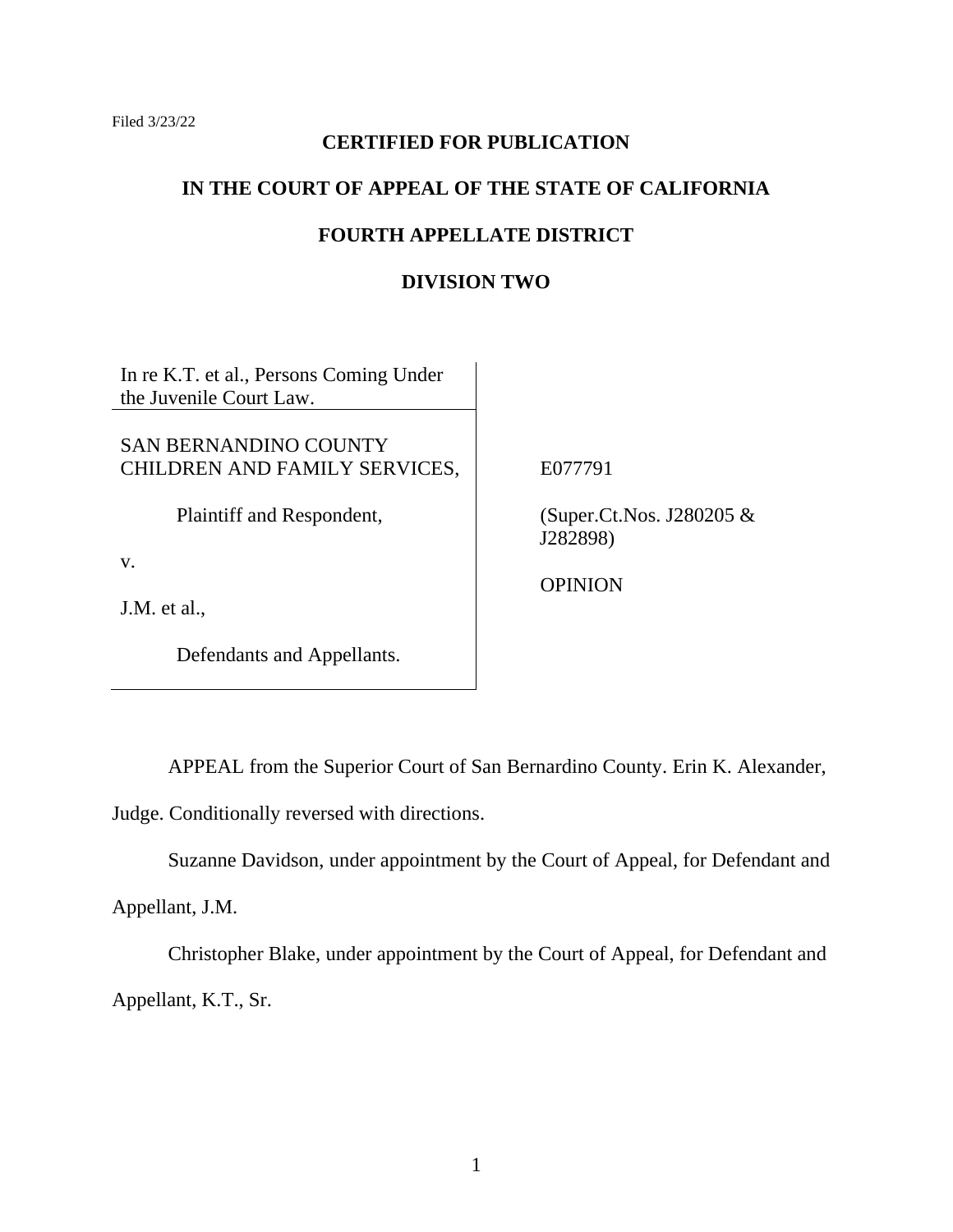Pamela Rae Tripp, under appointment by the Court of Appeal, for Defendant and Appellant, D.M.-S, Sr.

Tom Bunton, County Counsel and Dawn M. Martin, Deputy County Counsel for Plaintiff and Respondent.

To effectuate the Indian Child Welfare Act's (ICWA)<sup>1</sup> goal of protecting the best interests of Indian children in custody proceedings, our Legislature amended the Welfare and Institutions Code to require child protection agencies to conduct further inquiry into ICWA's applicability when there is "reason to believe" an Indian child is involved. **2** The amendment, which took effect in January 2019, requires social workers to contact—"as soon as practicable"—extended family members, the Bureau of Indian Affairs (BIA), the relevant tribe or tribes, "and any other person that may reasonably be expected to have information regarding" the child's membership or eligibility for tribal membership. (Welf. & Inst. Code, § 224.2, subd. (e) & (e)(2)(A)-(C), unlabeled statutory citations refer to this code.) The sole issue in this appeal from termination of parental rights is whether San Bernardino County Children and Family Services (CFS) complied with this duty in the dependency proceedings involving nine-year-old K.T. and his two-year-old sister, D.

**<sup>1</sup>** 25 U.S.C. § 1901 et seq.

**<sup>2</sup>** "[B]ecause ICWA uses the term 'Indian,' we do the same for consistency, even though we recognize that other terms, such as 'Native American' or 'indigenous,' are preferred by many." (*In re Benjamin M.* (2021) 70 Cal.App.5th 735, 739, fn. 1.)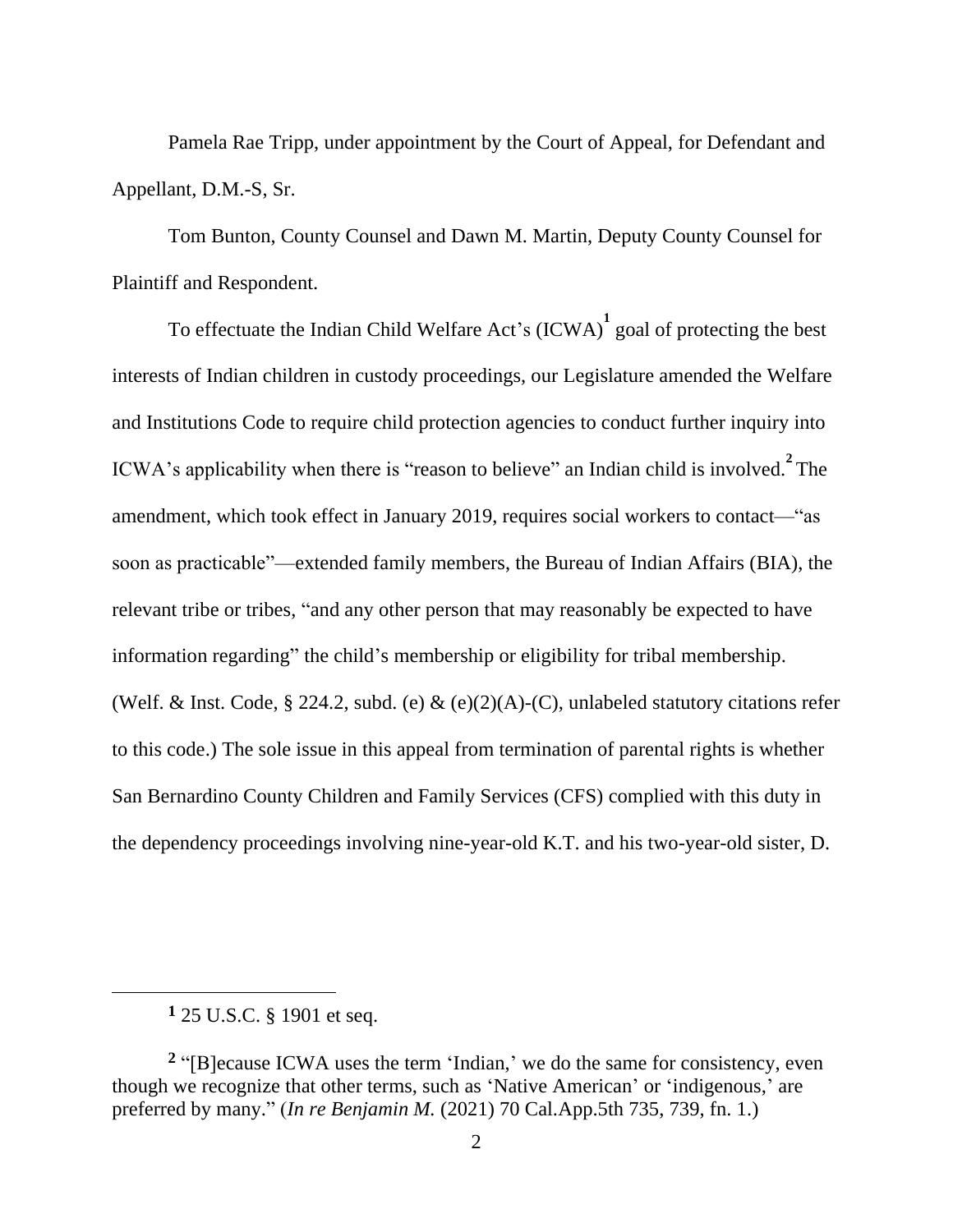Early on in the case, the children's mother and K.T.'s father (father) reported they had possible Cherokee, Choctaw, and Blackfeet ancestry and gave CFS contact information for family members who might be able to provide more detail. CFS never followed up, and the juvenile court found ICWA didn't apply without first ensuring CFS had pursued these leads. About two years into the proceedings, after the parents failed to reunify with the children, the court determined they were likely to be adopted and terminated parental rights.

On appeal, mother and father argue that despite having reason to believe K.T. and D. were Indian children, CFS failed to conduct adequate further inquiry under section 224.2 to determine whether ICWA applies. CFS concedes their error, and rightly so, as the record contains no indication they made any effort to investigate the parents' claims of Indian ancestry. As a result, the record does not support the juvenile court's finding that ICWA does not apply, and we must reverse the orders terminating parental rights and remand the case for further proceedings.

We publish our opinion not because the errors that occurred are novel but because they are too common. Child protective agencies and juvenile courts have important obligations under ICWA. Failing to satisfy them serves only to add unnecessary uncertainty and delay into proceedings that are already difficult for the children, family members, and caretakers involved. Delayed investigation may also disadvantage tribes in cases where it turns out ICWA does apply, as their opportunity to assume jurisdiction or intervene will come at a late stage in the proceeding.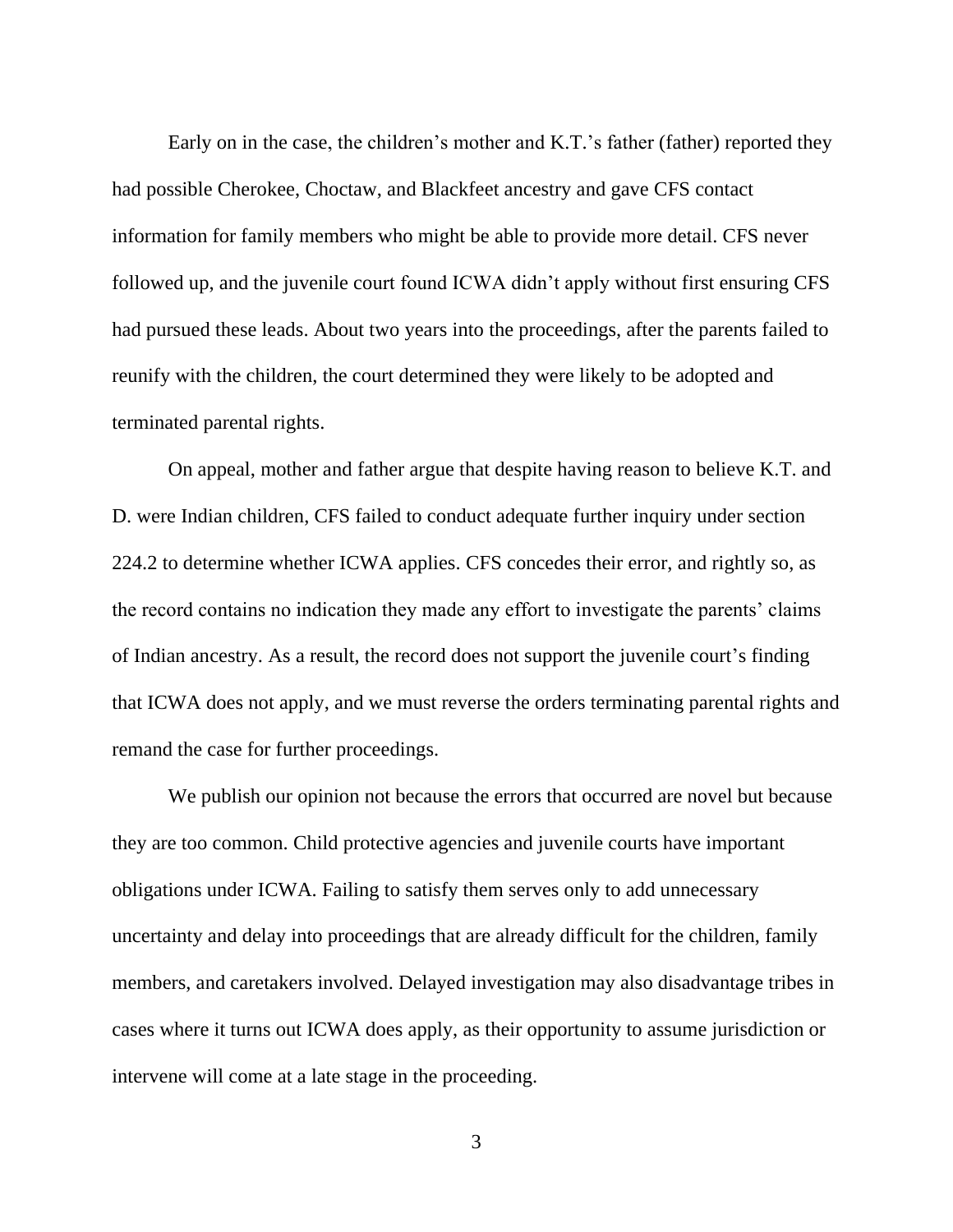# **I**

#### **FACTS**

CFS began investigating this family for physical abuse in January 2019 after one of mother's children died in her care and the autopsy revealed the child bore signs of nonaccidental trauma. At the time, mother and D.'s father, D.M., were living together and caring for K.T. and his younger half brother, D.M., Jr., who is not a party to this appeal. D. had not yet been born, and K.T.'s father, was incarcerated.

At the initial detention hearing in March 2019, mother claimed Blackfeet ancestry through the maternal grandfather. She provided his full legal name and phone number, as well as the name, phone number, and address of the maternal aunt. The maternal grandmother, who was also present at the hearing, provided dates and places of birth for the maternal grandfather and great-grandmother. The juvenile court told mother CFS would try to obtain additional information from these family members, but the record contains no indication they ever did. Instead, a few weeks later, CFS sent notice to the Blackfeet Tribe of the Blackfeet Indian Reservation of Montana that omitted tribal and biological information for the maternal great-grandmother, despite the maternal grandmother having provided some of that information at the detention hearing.

On April 12, 2019, father filed an ICWA-020 form claiming Cherokee and Blackfeet ancestry through the paternal great-grandfather and his relative "Edna C." A few days later, he made his first court appearance, accompanied by the paternal grandmother. He reported possible Choctaw ancestry, and the paternal grandmother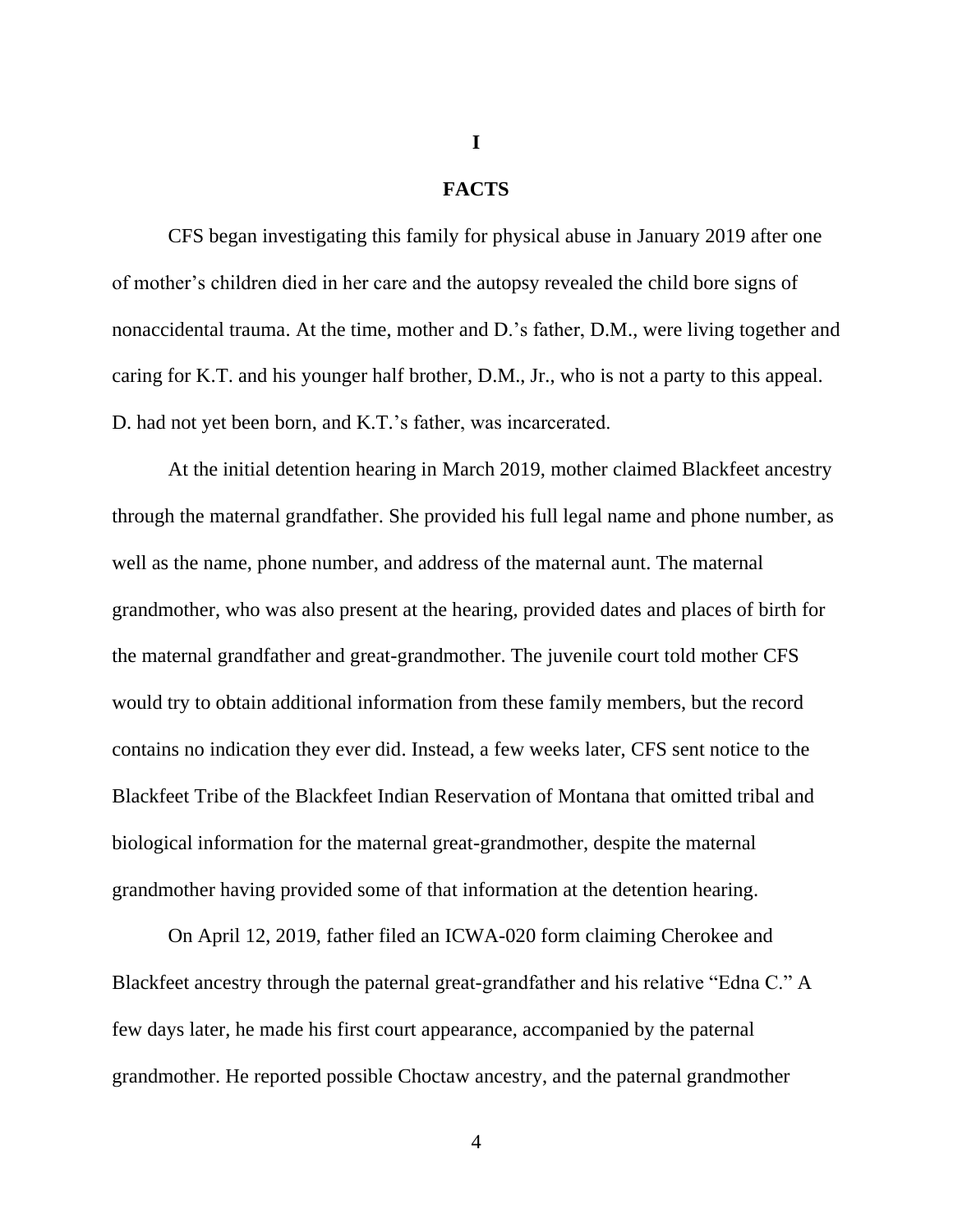provided dates and places of birth for herself and the paternal great-grandfather. On April 29, he filed a second ICWA-020 form listing only Choctaw ancestry.

On June 20, CFS sent notice to the Blackfeet and Cherokee tribes but did not send notice to any of the three federally recognized Choctaw tribes. (86 Fed.Reg. 7554-7558 (Jan. 29, 2021); see also 25 U.S.C. § 5131 [requiring the Department of the Interior to publish a list of federally recognized tribes in the Federal Register every year].) As with the earlier notices, these also omitted tribal and biological information about the maternal great-grandmother. They also omitted tribal information for father and the paternal grandmother and contained no information regarding the paternal great-grandfather.

The court held the jurisdiction and disposition hearing for K.T. and D.M., Jr., on June 24, 2019. It sustained allegations of physical abuse against mother and D.M., took dependency jurisdiction over the children under section 300, subdivision (a), removed them from mother and D.M.'s custody, and ordered family reunification services. The court also found father was K.T.'s presumed father and, because he was in the process of serving a lengthy prison sentence, denied him reunification services under section 361.5, subdivision  $(b)(12)$ .

Shortly after mother gave birth to D. in October 2019, CFS filed a dependency petition on the infant's behalf under section 300, subdivision (j) (abuse of a sibling). At the detention hearing that same month, mother again reported having possible Blackfeet ancestry. When the court asked her if her family was affiliated with any other tribes, she said she didn't know. However, D.'s counsel told the court that some of mother's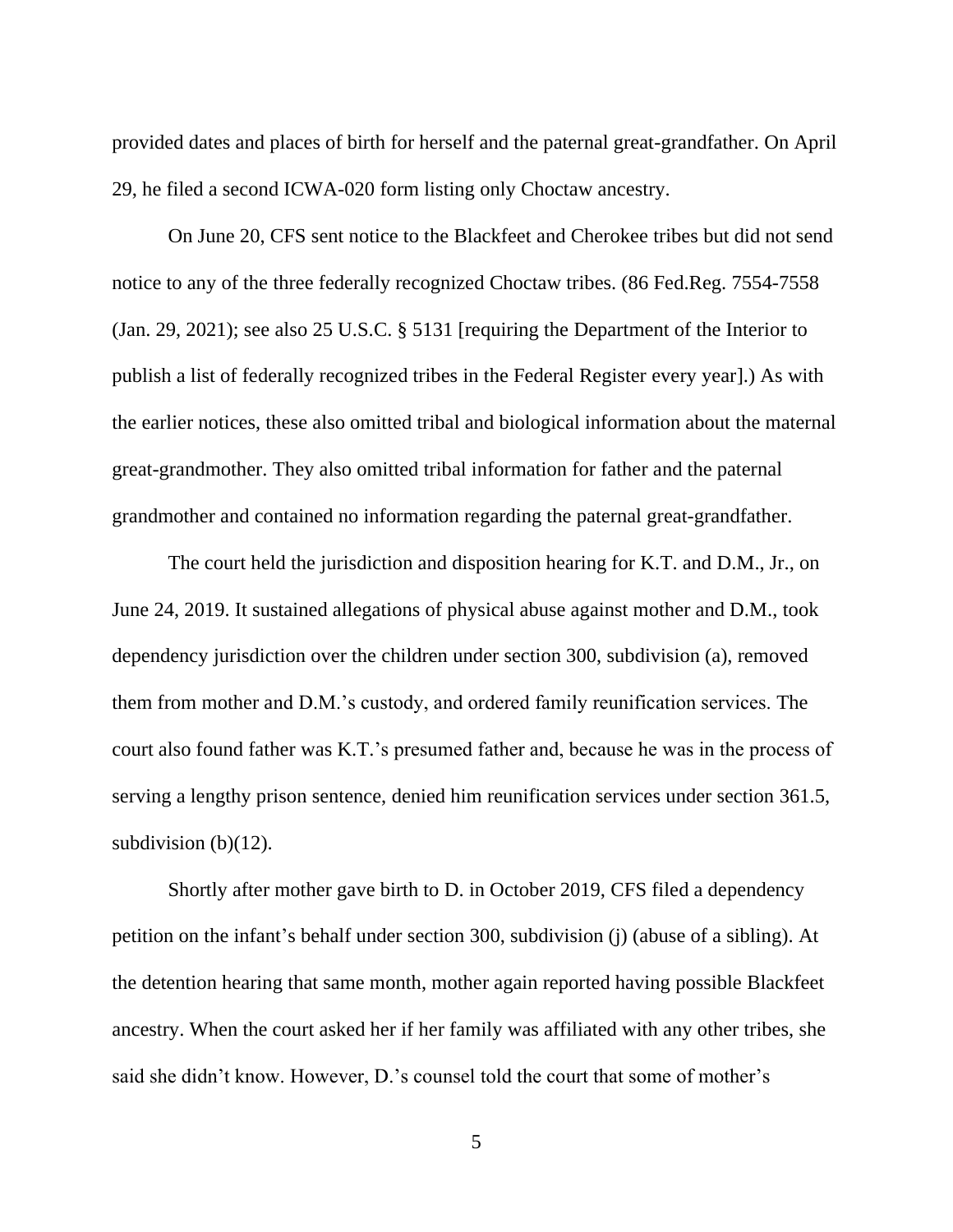relatives who were sitting in the back of the courtroom claimed Cherokee heritage. Without identifying the relatives or inquiring about their claim, the court noted there was a dependency proceeding for D.'s siblings and ICWA was being addressed in that case. The court ordered the parents to cooperate if there was any missing information from the prior ICWA notices and ordered CFS to consult with their counterparts in K.T.'s case, as well as any available relatives, before preparing ICWA notices for D. Again, the record contains no indication CFS did so, and on December 2, they sent notice to the Blackfeet Tribe and three federally recognized Cherokee tribes containing the same information about mother's side of the family as the notices they sent on K.T.'s behalf in June.

In February 2020, the court took dependency jurisdiction over D. and removed her from mother and D.M.

By June 2020, the Blackfeet Tribe and two of the three federally recognized Cherokee tribes—the Eastern Band of Cherokee Indians and the United Keetoowah Band of Cherokee Indians—had responded that D. did not qualify for membership. The court found CFS had completed ICWA noticing for D. and ICWA did not apply.

In August 2020, the juvenile court returned K.T. and D. to mother and D.M. after finding they had made sufficient progress on their case plans and no longer posed a substantial risk of harm to the children. About two months later, mother inflicted serious injuries upon D. when she threw her to the floor. The court immediately detained the children in foster care and, in April 2021, sustained supplemental dependency petitions and bypassed reunification services to all three parents.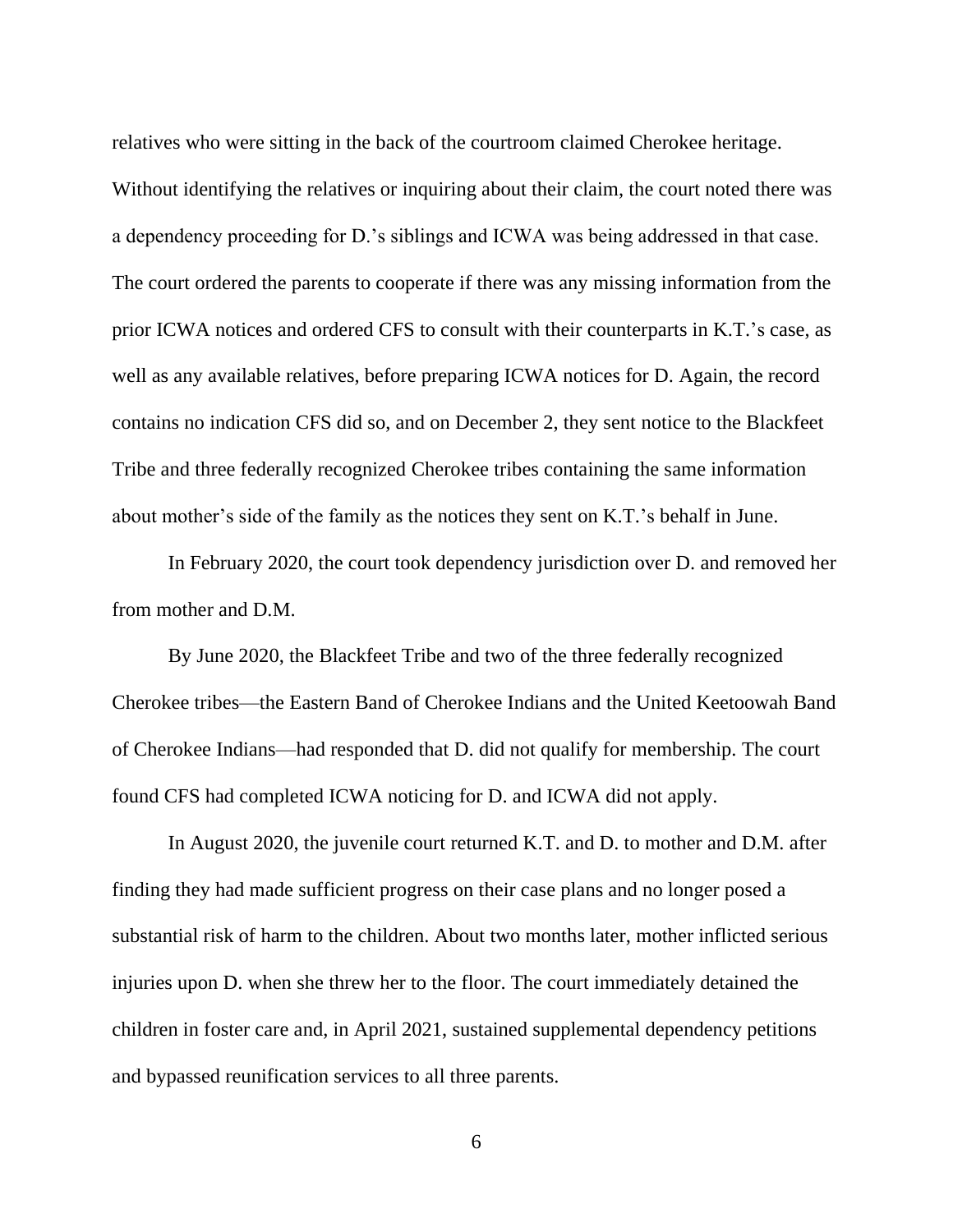On April 14, 2021, the court found ICWA did not apply to either K.T. or D. At the children's permanency planning hearing several months later in September 2021, the court terminated mother's, D.M.'s, and father'ss parental rights. The court found both K.T. and D. were bonded to their current caregivers and selected adoption as their permanent plan.

#### **II**

# **ANALYSIS**

Mother and father argue CFS failed to adequately investigate the children's status as Indian children, and D.M. joins mother's argument as it relates to D. (See *In re T.G.* (2020) 58 Cal.App.5th 275, 291 ["Non-Indian parents have standing to raise issues of ICWA compliance on appeal"].) CFS concedes their error.

#### A. *ICWA's Purpose and Protections*

Congress enacted ICWA over 40 years ago to address "'abusive child welfare practices that resulted in the separation of large numbers of Indian children from their families and tribes through adoption or foster care placement, usually in non-Indian homes." *(In re Isaiah W. (2016)* 1 Cal.5th 1, 7.) Congress found "that the States, exercising their recognized jurisdiction over Indian child custody proceedings through administrative and judicial bodies, have often failed to recognize the essential tribal relations of Indian people and the cultural and social standards prevailing in Indian communities and families.'" (*In re W.B.* (2012) 55 Cal.4th 30, 48, quoting 25 U.S.C. § 1901(5).) As a result, ICWA's express purpose is "to protect the best interests of Indian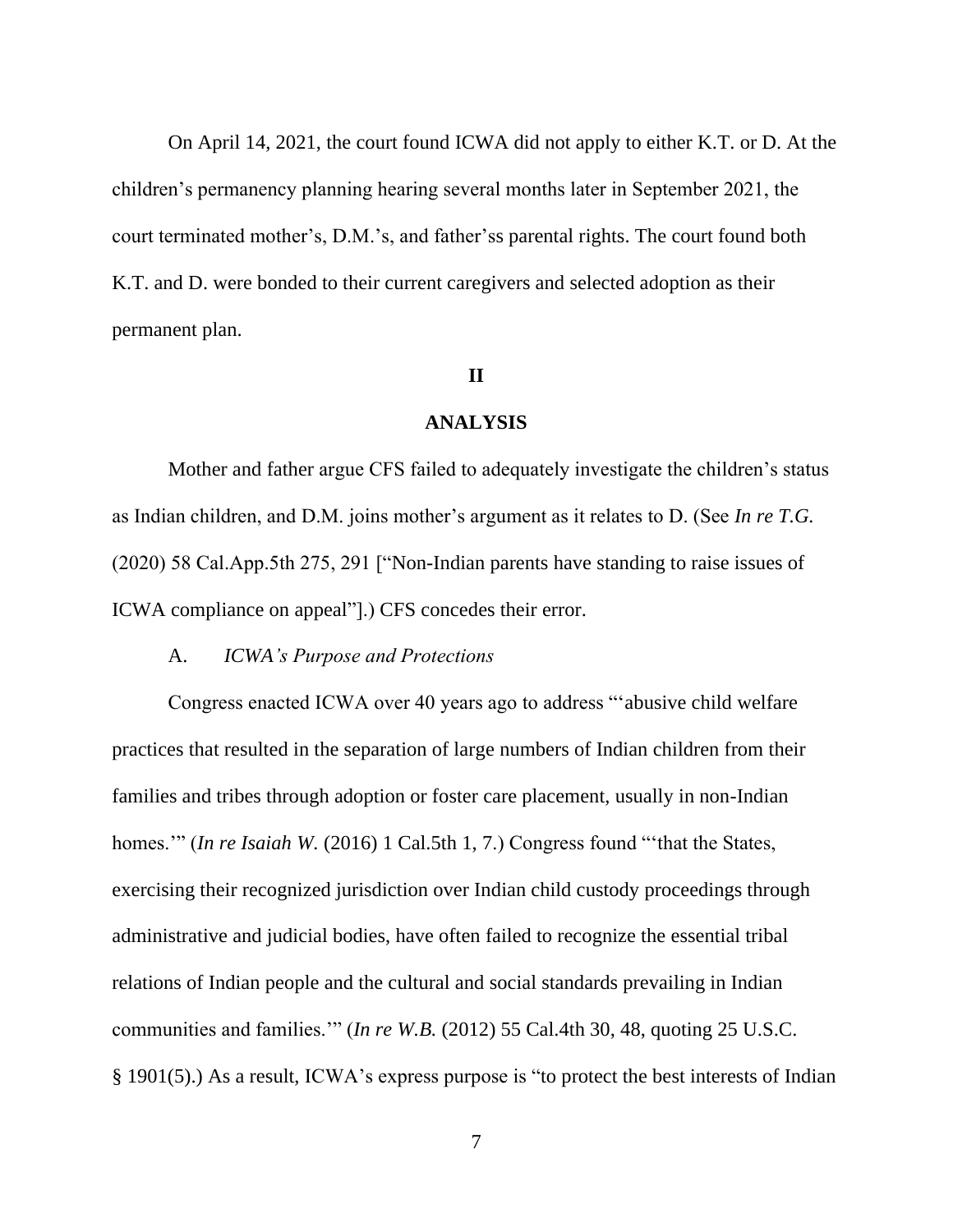children and to promote the stability and security of Indian tribes and families by the establishment of minimum Federal standards for the removal of Indian children from their families and the placement of such children in foster or adoptive homes which will reflect the unique values of Indian culture." (25 U.S.C. § 1902.)

In short, ICWA's aim is '"that, where possible, an Indian child should remain in the Indian community."' (*In re W.B.*, *supra*, 55 Cal.4th at p. 48.) ICWA effectuates this goal by giving Indian tribes concurrent jurisdiction over state court child custody proceedings that involve Indian children living off of a reservation. (25 U.S.C. § 1911(b)- (c).)

When ICWA applies, the Indian tribe has a right to intervene in or exercise jurisdiction over the proceeding. (25 U.S.C. § 1911.) If the tribe does not assume jurisdiction, the state court must nevertheless follow various heightened procedural and substantive requirements, such as stricter removal standards and mandatory placement preferences that promote keeping Indian children with family members or members of their tribe. (25 U.S.C. § 1912(f); see also *In re W.B.*, *supra*, 55 Cal.4th at pp. 48-49 [describing ICWA's procedural and substantive requirements].) Importantly, violations of ICWA "'render[ ] the dependency proceedings, including an adoption following termination of parental rights, vulnerable to collateral attack if the dependent child is, in fact, an Indian child.'" (*In re E.H.* (2018) 26 Cal.App.5th 1058, 1072; see 25 U.S.C. § 1914.)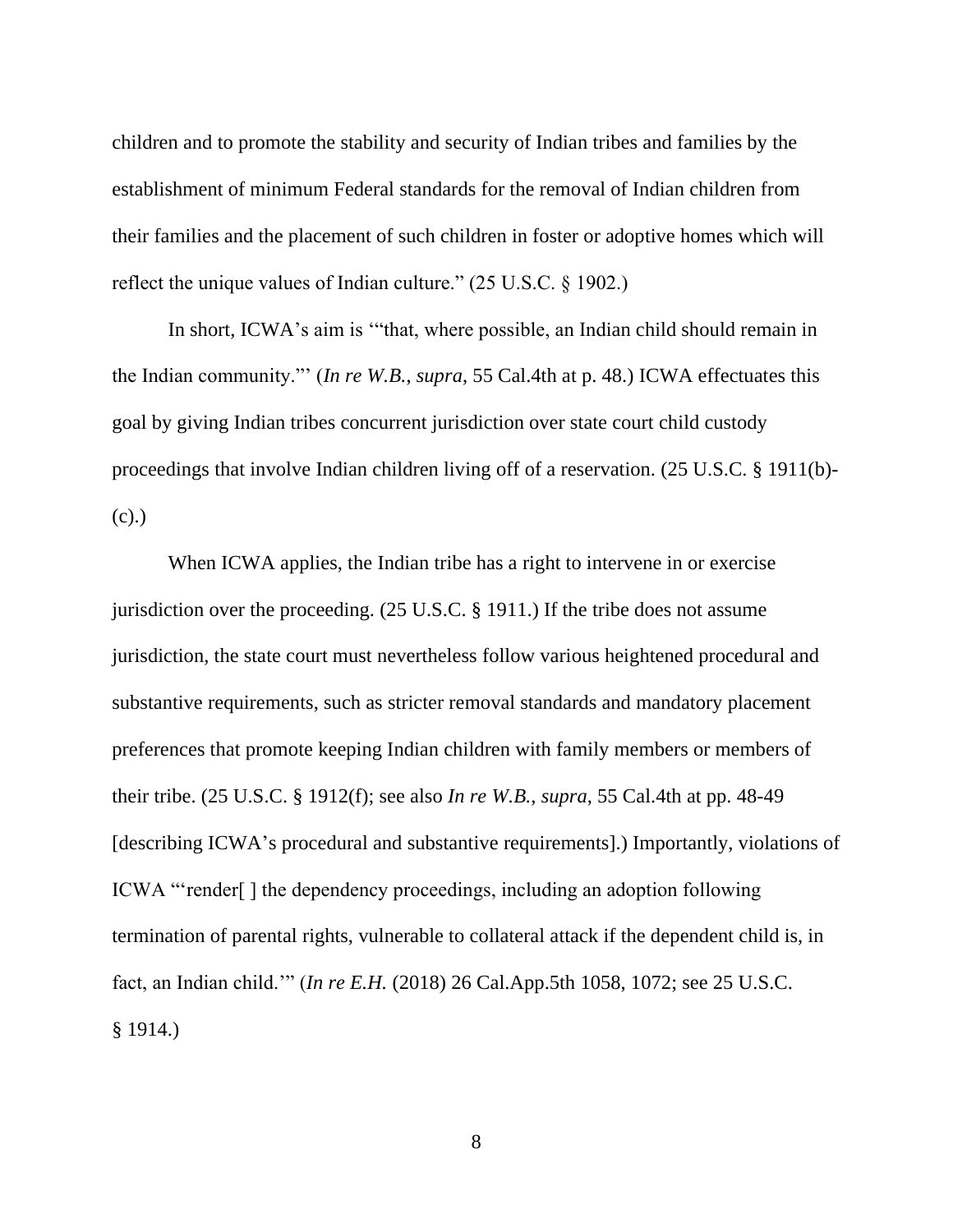#### B. *Notice to Tribes*

ICWA applies to any child custody proceeding involving an "Indian child," which is defined as an unmarried person under 18 who is either a member of an Indian tribe or is eligible for membership and is the biological child of a tribe member. (25 U.S.C. § 1903(4).) In any state court proceeding seeking to place a child in foster care or terminate parental rights where the court or social worker "knows or has reason to know" that an Indian child is involved, ICWA requires that notice be sent to any tribe to which the child belongs, or in which they may be eligible for membership, informing the tribe of the pending proceedings and its right to intervene. (25 U.S.C. § 1912(a); Welf. & Inst. Code,  $\S$  224.3, subds. (a), (a)(3), (a)(5)(H)(ii), (d).)

Under section 224.2, subdivision (d), "There is reason to know a child involved in a proceeding is an Indian child under any of the following circumstances: [¶] (1) A person having an interest in the child, including the child, an officer of the court, a tribe, an Indian organization, a public or private agency, or a member of the child's extended family informs the court that the child is an Indian child. [¶] (2) The residence or domicile of the child, the child's parents, or Indian custodian is on a reservation or in an Alaska Native village. [¶] (3) Any participant in the proceeding, officer of the court, Indian tribe, Indian organization, or agency informs the court that it has discovered information indicating that the child is an Indian child. [¶] (4) The child who is the subject of the proceeding gives the court reason to know that the child is an Indian child.  $[\n\mathbb{T}]$  (5) The court is informed that the child is or has been a ward of a tribal court.  $[\n\mathbb{T}]$  (6)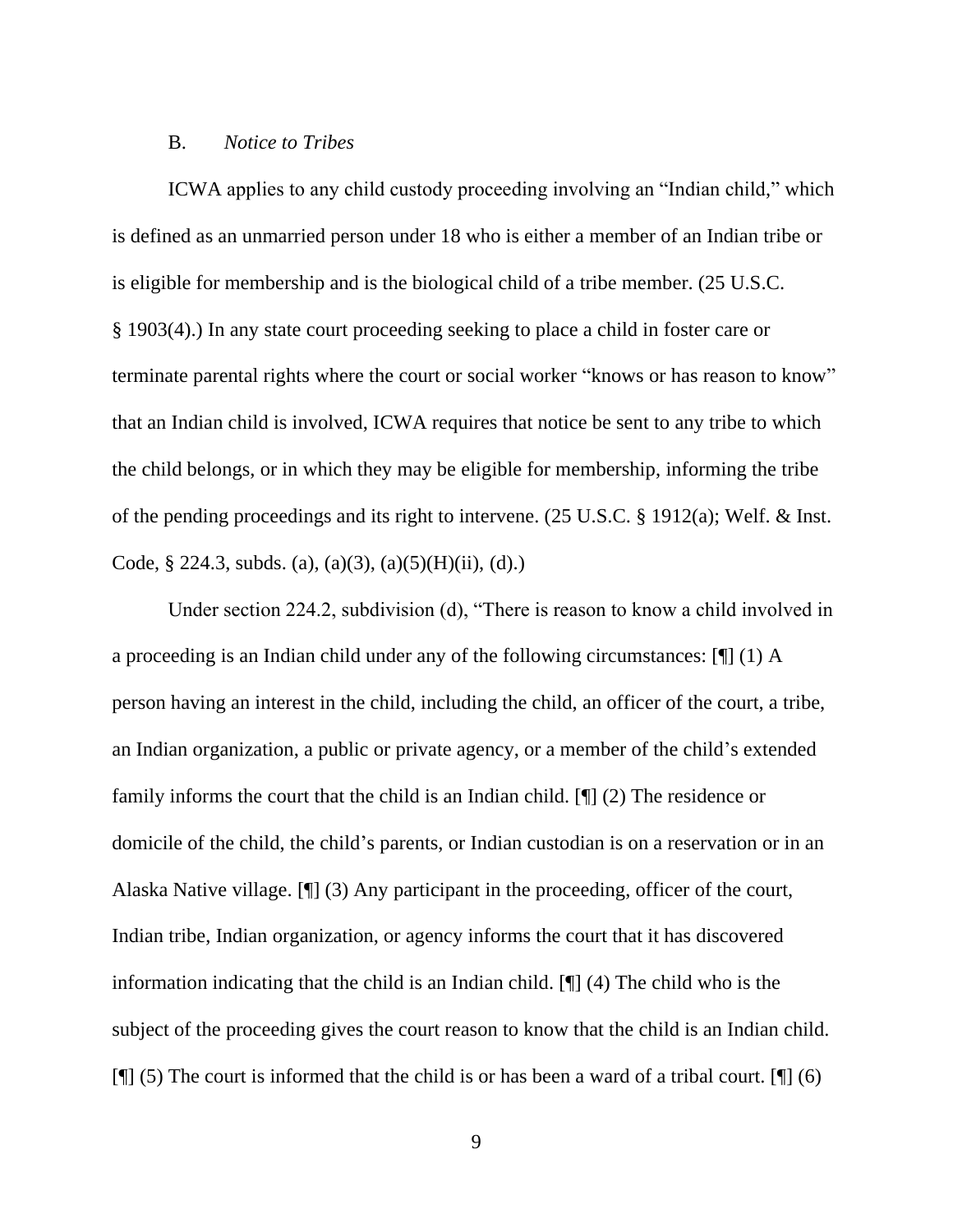The court is informed that either parent or the child possess an identification card indicating membership or citizenship in an Indian tribe."

Because ICWA defines "Indian child" in terms of tribal membership, not race or ancestry, "the question of membership is determined by the tribes." (*In re T.G.*, *supra*, 58 Cal.App.5th at p. 294; see also *Santa Clara Pueblo v. Martinez* (1978) 436 U.S. 49, 65, fn. 21 [the Indian tribe is final arbiter of its membership rights].) Notice to the tribes is therefore "central to effectuating ICWA's purpose" because it enables the tribe "to determine whether the child involved in a dependency proceeding is an Indian child and, if so, whether to intervene in, or exercise jurisdiction over, the matter." (*In re T.G.*, at p. 288.)

Notices must include the identifying information for the child's biological parents, grandparents, and great-grandparents, to the extent known.  $(\S$  224.3, subd. (a)(5)(C).) As a best practice, they should also contain "all available information about the child's ancestors, especially the ones with the alleged Indian heritage." (*In re Francisco W.* (2006) 139 Cal.App.4th 695, 703.) The child protective agency must send notice of all hearings until the court determines ICWA does not apply. (§ 224.3, subd. (b).) But even after such a determination, if the court or the child protective agency receives new information that was required to be in the ICWA notice, the agency must provide the new information to the applicable tribes. (§ 224.2, subd. (j).)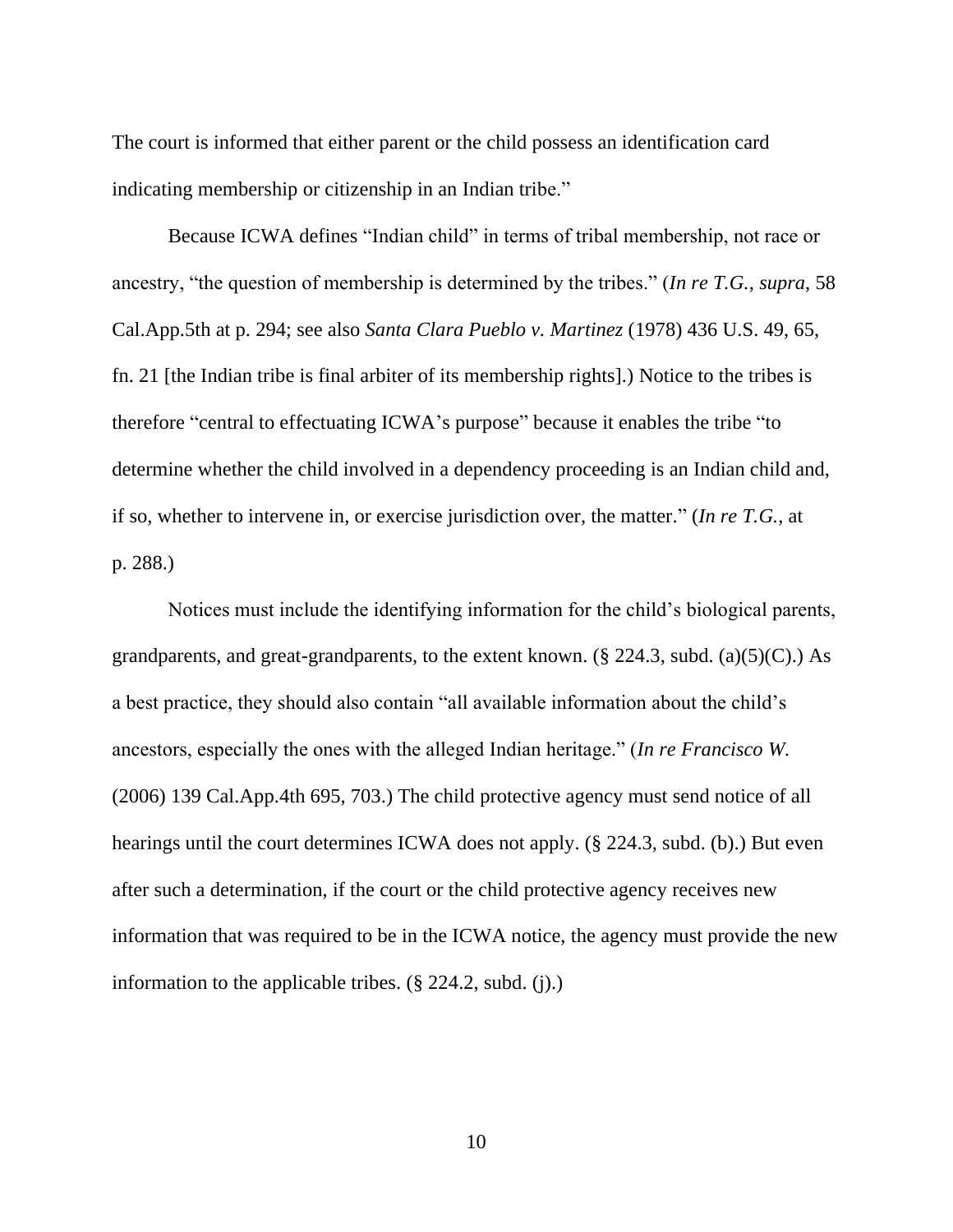Failure to comply with ICWA's notice provisions and determine whether the statute applies constitutes prejudicial error requiring reversal. (*In re L.S.* (2014) 230 Cal.App.4th 1183, 1197; *In re B.H.* (2015) 241 Cal.App.4th 603, 608-609.)

#### C. *Initial Inquiry*

To ensure that tribes receive notice when required, the court and child protective agency have an "*affirmative and continuing* duty to inquire" whether a child in dependency proceedings "is or may be an Indian child." ( $\S$  224.2, subds. (a) & (b), italics added.) The duty to inquire "begins with initial contact . . . and obligates the juvenile court and child protective agencies to ask all relevant involved individuals whether the child may be an Indian child." (*In re T.G.*, *supra*, 58 Cal.App.5th at p. 290.)

The court and child protective agency are obligated to ask all relevant individuals involved, including the person who reported the abuse or neglect, "whether the child is, or may be, an Indian child." (§ 224.2, subds. (a)  $\&$  (b).) The court is required to ask of each at the first appearance in court "whether the participant knows or has reason to know that the child is an Indian child" and to "instruct the parties to inform the court if they subsequently receive information that provides reason to know the child is an Indian child." (*Id.*, subd. (c).)

# D. *Further Inquiry*

Effective January 2019, the Legislature imposed a duty to conduct *additional investigation* into a child's possible status as an Indian child if the court or agency has "reason to believe" the child is an Indian child. (§ 224.2, subd. (e).) In urgency legislation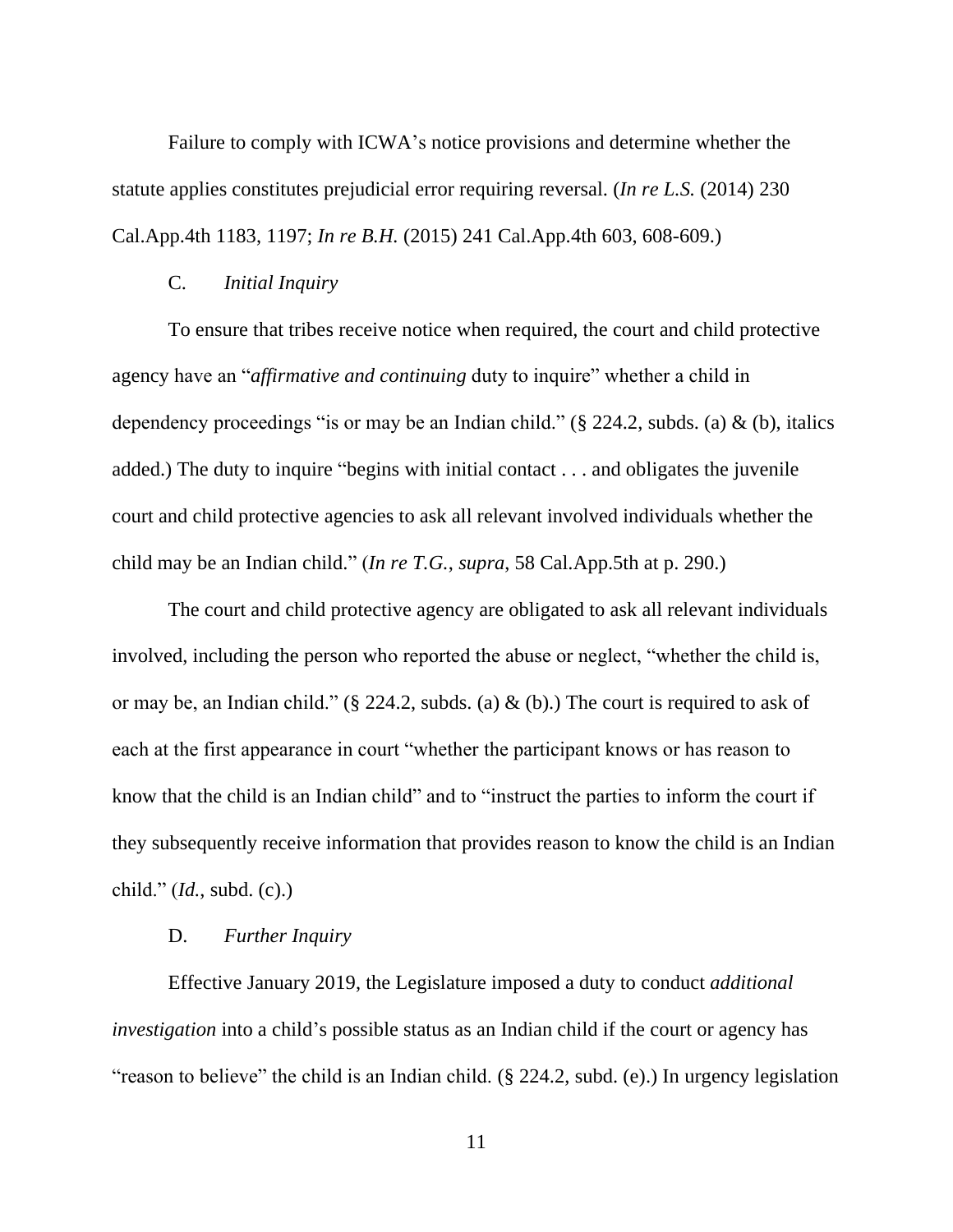effective September 18, 2020, the Legislature defined "reason to believe" as having "information *suggesting* that either the parent of the child or the child is a member or may be eligible for membership in an Indian tribe. Information suggesting membership or eligibility for membership includes, but is not limited to, information that indicates, but does not establish, the existence of one or more of the grounds for reason to know enumerated in paragraphs (1) to (6), inclusive, of subdivision (d)." (§ 224.2, subd. (e)(1); Assem. Bill No. 2944 (2019-2020 Reg. Sess.) Stats. 2020, ch. 104, § 15, italics added.) Thus, the obligation—commonly referred to as the duty of further inquiry—applies even if the information suggesting a child may have an affiliation with a tribe "isn't strong enough to trigger the notice requirement." (*In re S.R.* (2021) 64 Cal.App.5th 303, 314.)

To satisfy the duty, the agency must, "as soon as practicable," interview the parents and extended family members, contact the BIA, and contact "the tribe or tribes and any other person that may reasonably be expected to have information regarding the child's membership, citizenship status, or eligibility."  $(\S$  224.2, subd. (e)(2)(C).) Contacting the tribe entails "sharing information identified by the tribe as necessary for the tribe to make a membership or eligibility determination." (§ 224.2, subd. (e)(2); see *In re D.F.* (2020) 55 Cal.App.5th 558, 567.)

# E. *CFS Did Not Adequately Investigate the Parents' Claims of Indian Ancestry*

CFS is correct to concede their failure to satisfy the duty of further inquiry. The claims of Indian ancestry and the family information provided by mother, the maternal great-grandmother, father, and the paternal grandmother at the outset of this case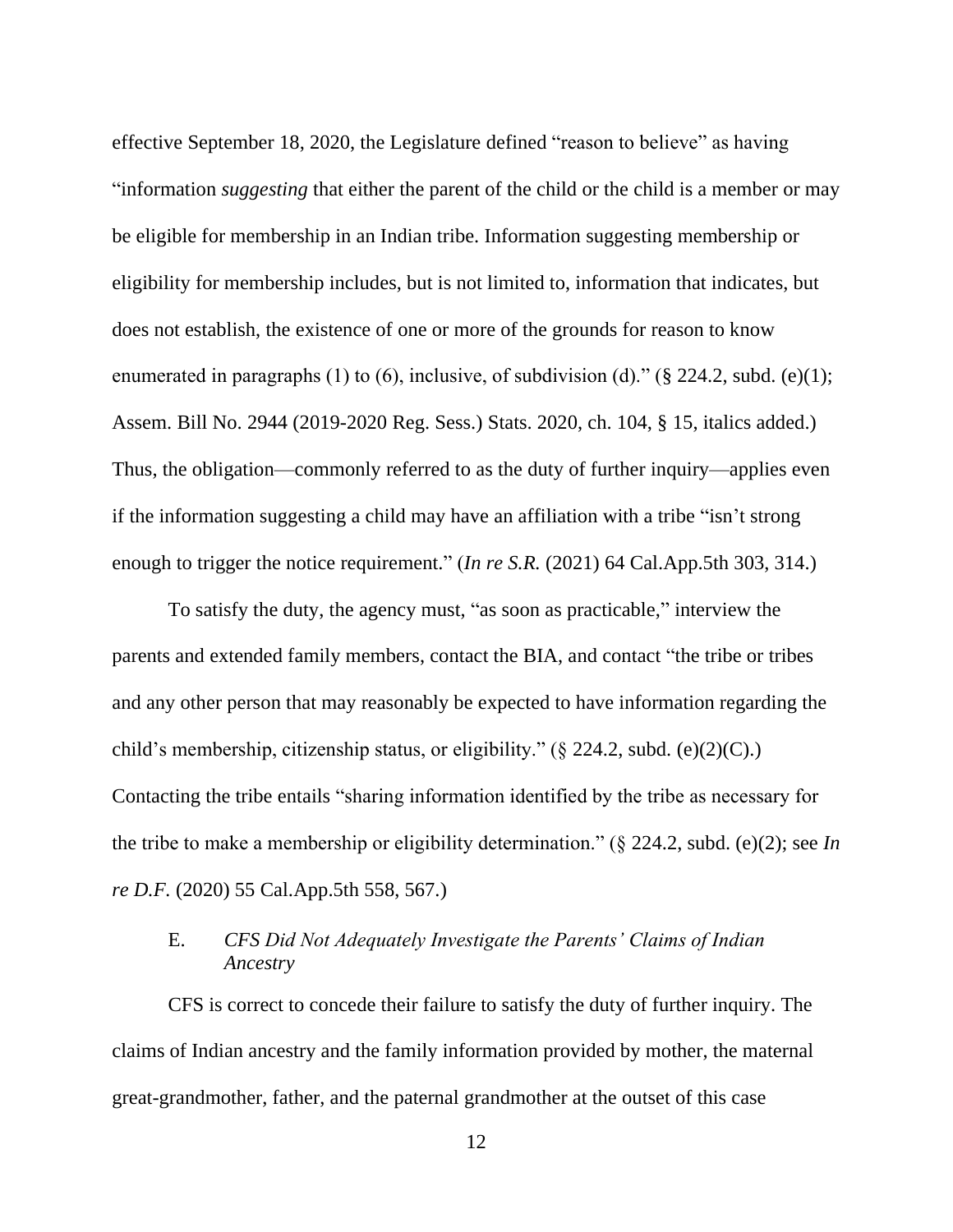unquestionably provided reason to believe that K.T. (and later D.) is an Indian child, thereby triggering a duty investigate. But, as far as the record shows, CFS made no investigation. As to mother, they should have tried to contact the maternal grandfather or maternal aunt to obtain additional information about possible Blackfeet and Cherokee heritage, and they should have contacted BIA and the Blackfeet and Cherokee tribes to inquire about mother's family. (§ 224.2, subd. (e)(2); see also *In re T.G.*, *supra*, 58 Cal.App.5th at p. 297 [child protective agency had a duty to contact any tribes that may have information regarding the children's tribal membership or eligibility for membership].)

As to father, CFS should have contacted his mother, the paternal grandmother who appeared in court and whose contact information they had—to obtain more information about the paternal great-grandfather and the relative named Edna that father had listed on his ICWA form. Also, given the disparity between the two forms father submitted—the first claiming Blackfeet and Cherokee heritage; the second claiming Choctaw heritage only—CFS should have followed up with father and/or his mother to ask if they were claiming Choctaw heritage in *addition to* or *instead of* Blackfeet and Cherokee heritage. And, as they should have done with regards to mother's claim of Indian ancestry, they should have contacted BIA, the Blackfeet tribe, the Cherokee tribes, and, depending on father's response, the Choctaw tribes, to inquire about his family.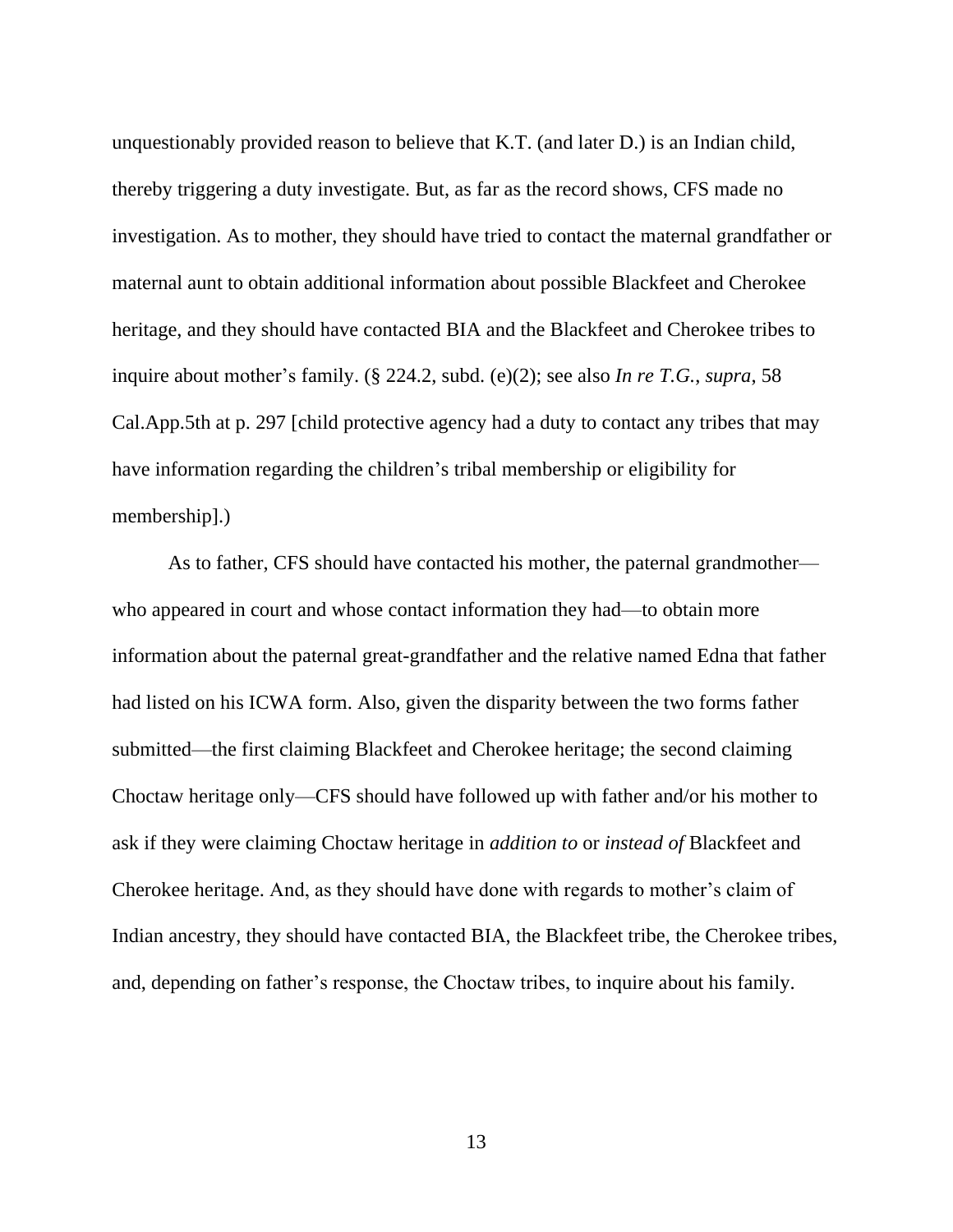CFS does not discharge their duty of further inquiry until they make a "meaningful effort" to locate and interview extended family members and to contact BIA and the tribes. (*In re K.R.* (2018) 20 Cal.App.5th 701, 709.) "[J]ust as proper notice to Indian tribes is central to effectuating ICWA's purpose, an adequate investigation of a family member's belief a child may have Indian ancestry is essential to ensuring a tribe entitled to ICWA notice will receive it." (*In re T.G.*, *supra*, 58 Cal.App.5th at p. 289.) Mother's and father's claims of Indian heritage may lead to a dead end, but that determination should be the result of investigation not assumption.

And, because CFS didn't adequately investigate those claims, the juvenile court should not have found that ICWA did not apply. (*In re T.G.*, *supra*, 58 Cal.App.5th at p. 293.) "[T]he court had a duty either to require [CFS] to provide a report with complete and accurate information regarding the results of [their] inquiry and notice or to have the individual responsible for notice to testify in court regarding the inquiry made, the results of the inquiry, and the results of the notices sent. Only then could the court determine whether [ICWA] applied." (*In re L.S.*, *supra*, 230 Cal.App.4th at p. 1198.)

Over the past three years there have been a significant number of cases from this county in which the failure to adequately investigate ICWA's application required the reversal of orders terminating parental rights. Our division has recently published two such decisions, but the vast majority of cases—at least seventeen by our count—were resolved in unpublished decisions. (*In re S.R.*, *supra*, 64 Cal.App.5th 303 [failure to satisfy duty of further inquiry required reversal of order terminating parental rights]; *In re*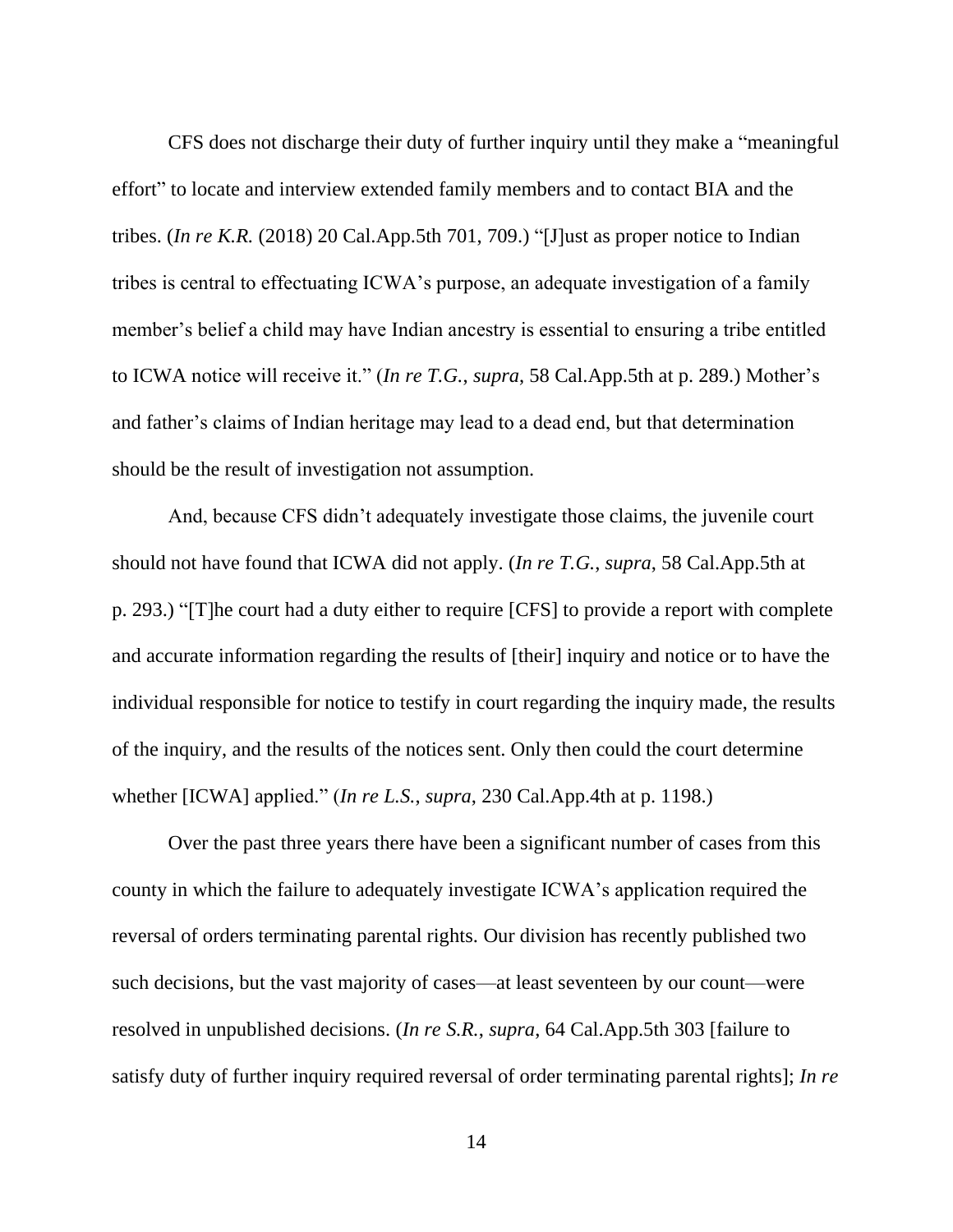*Benjamin M.*, *supra*, 70 Cal.App.5th 735 [failure to satisfy duty of initial inquiry required same]; see also *In re A.C.* (2021) 65 Cal.App.5th 1060 (dis. opn. of Menetrez, J.) [disagreeing with the majority's conclusion that CFS's failure to satisfy duty of initial inquiry was harmless].) This is concerning, especially considering our court's admonishment from nearly a decade ago that we were "well past the stage of '*growing* weary of appeals in which the only error is the [agency's] failure to comply with [] ICWA.'" (*In re B.H.*, *supra*, 241 Cal.App.4th at p. 607.)

ICWA is a vital aspect of our dependency framework, and both social workers and judges have affirmative and continuing duties to follow it—regardless of the actions of the parents involved or the underlying reasons for the dependency. As our Supreme Court explained in *In re Isaiah W.*, our state's goal of providing children with permanent and stable homes does not override the importance of properly determining a child's Indian status and protecting the integrity and stability of Indian tribes. (*In re Isaiah W.*, *supra*, 1 Cal.5th at p. 12.) ICWA compliance should be "swift and early." (*Ibid.*)

#### **III**

#### **DISPOSITION**

We conditionally reverse the section 366.26 orders. On remand, the juvenile court shall (1) direct CFS to comply with the inquiry and notice provisions of ICWA and sections 224.2 and 224.3 and update the court on their inquiry and the tribes' responses and (2) determine whether ICWA applies. If the court determines ICWA does not apply, the orders terminating parental rights shall be reinstated and further proceedings